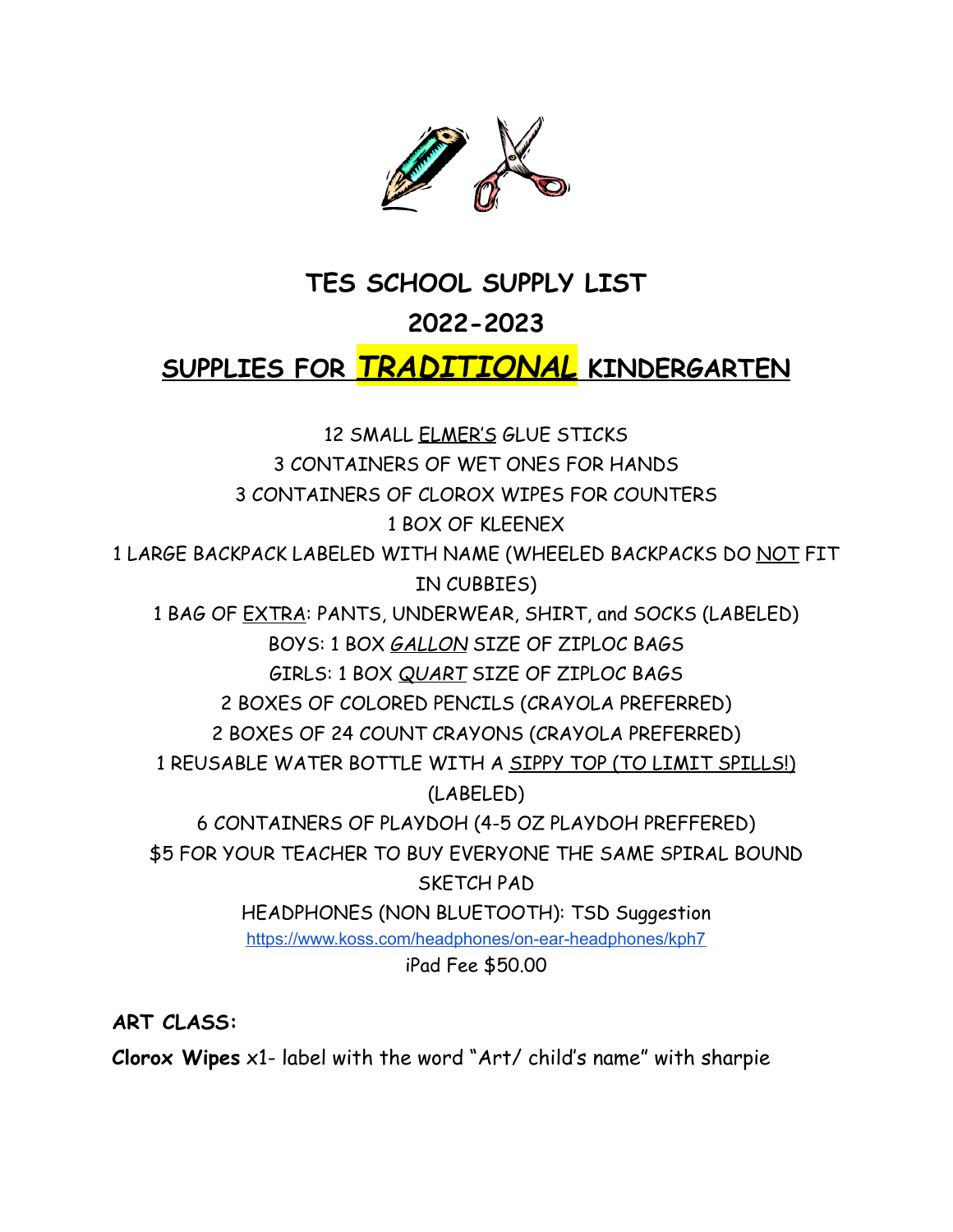

## **TES SCHOOL SUPPLY LIST 2022-2023 SUPPLIES FOR DUAL IMMERSION KINDERGARTEN**

 SMALL ELMER'S GLUE STICKS CONTAINERS OF WET ONES FOR HANDS CONTAINERS OF CLOROX WIPES FOR COUNTERS BOX OF KLEENEX LARGE BACKPACK LABELED WITH NAME (WHEELED BACKPACKS DO NOT FIT IN CUBBIES) BAG OF EXTRA PANTS, UNDERWEAR, and SOCKS (LABELED) BOX QUART OF ZIPLOC BAGS BOX OF 8/10 COLORED MARKERS (CRAYOLA PREFERRED) BOXES OF 24 COUNT CRAYONS (CRAYOLA PREFERRED) PACKS OF BLACK DRY ERASE MARKERS (EXPO PREFERRED) REUSABLE WATER BOTTLE WITH A SIPPY TOP (LABELED) CONTAINERS OF PLAYDOH (4-5 OZ PLAYDOH PREFFERED) \$5 FOR YOUR TEACHER TO BUY EVERYONE THE SAME SPIRAL BOUND SKETCH PAD HEADPHONES: TSD Suggestion <https://www.koss.com/headphones/on-ear-headphones/kph7> (NO BLUETOOTH HEADPHONES) iPad Insurance Fee \$50.00

**ART CLASS: Clorox Wipes** x1- label with the words "Art/ child's name" with sharpie

You can find most items at stores such as Walmart, Target, or online on Amazon.com, dickblick.com, ennasco.com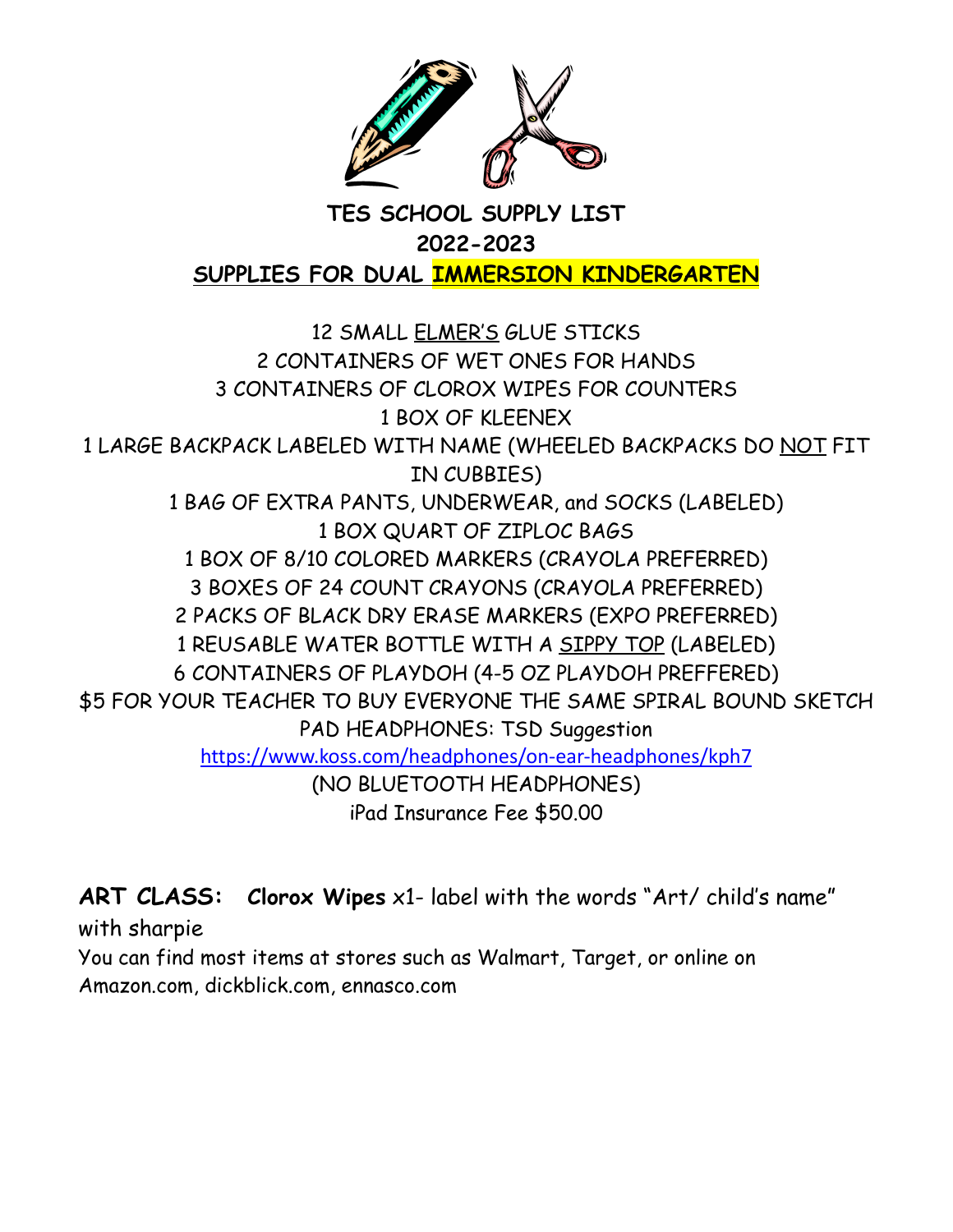

#### **ESCUELA DISTRITAL DE TELLURIDE LISTA DE ÚTILES ESCOLARES 2021-2022 UTILES ESCOLARES PARA EL KINDERGARTEN**

TODAS LOS ESTUDIANTES DEBEN TENER UNA MÁSCARA

12 BARRAS DE PEGAMENTO CHICO ELMER'S

2 CONTENEDORES DE TOALLAS HUMEDAS "WET ONES" PARA LAS MANOS

3 CONTENEDORES DE TOALLITAS "CLOROX WIPES "PARA LIMPIAR MOSTRADORES

1 CAJA DE KLEENEX

1 MOCHILA GRANDE CON SU NOMBRE (Mochilas con rueditas NO entran en los cubículos)

1 BOLSA CON ROPA EXTRA PANTALONES, ROPA INTERIOR, and MEDIAS (CON NOMBRE)

1 CAJA 8/10 DE MARCADORES (PREFERIBLE CRAYOLA)

3 CAJA DE CRAYOLAS DE 24 (PREFERIBLE CRAYOLA)

1 BOTELLA DURABLE DE AGUA ANTIDERRAMES (CON NOMBRE)

6 CONTENEDORES DE PLAYDOH (4-5 OZ, PREFERIBLE PLAYDO)

\$5 PARA QUE EL MAESTRO COMPRE EL MISMO CUADERNO ESPIRAL PARA CADA UNO

AURICULARES: SUGERENCIA de TSD

<https://www.koss.com/headphones/on-ear-headphones/kph7>

Cuota de seguro para el iPad \$ 50.00

## **CLASE DE ARTE:**

**Clorox Wipes** x1- poner "Arte" y nombre del alumno y poner clase de arte con sharpie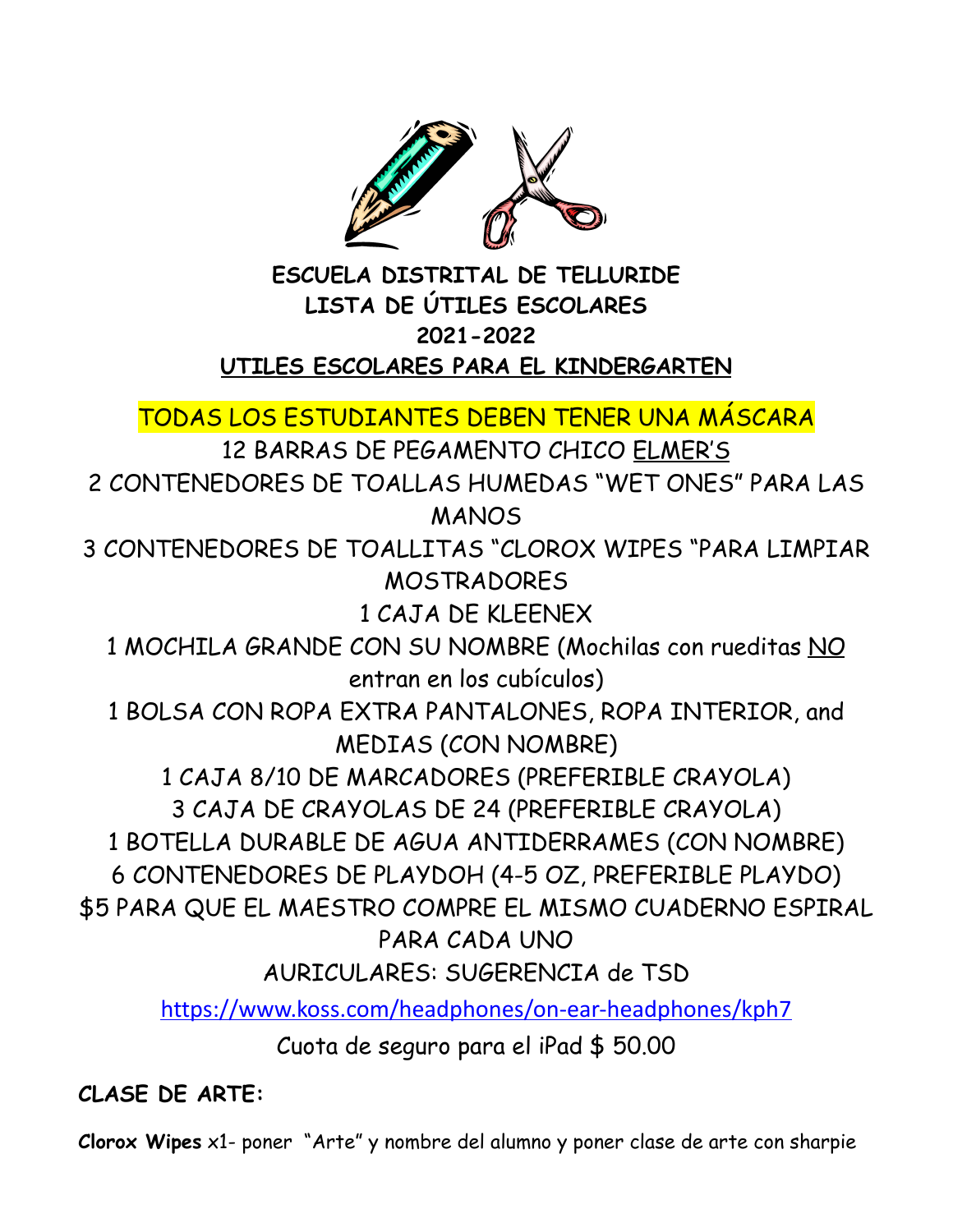

## **TES School Supply List First Grade:**

PLEASE~ no scented markers, glitter crayons, fancy art kits, etc. ALL STUDENTS MUST HAVE A FACE MASK 1 Reusable Water Bottle 2 Large Boxes of Kleenex 1 Box Ziploc Bags Gallon or Quart 1 Box Crayola Markers (classic colors) 3 Boxes (24) Crayola Crayons 6 Avery or Elmer's Glue Sticks 12 #2 PENCILS Ticonderoga preferred (pre-sharpened if possible) 3 Containers of Clorox wipes 1 container of Wet Wipes 2 Large Pink Erasers 1 Pair Children's Fiskar Scissors 4 Pack of Black Expo Markers \$10 For your teacher to buy everyone the same Journal and Folders \$50 IPAD Fee **Headphones:** A sturdy Pair with a Microphone~ NO Bluetooth **Art Class:** 1 container Clorox Disinfecting Wipes. Write "ART" on the outside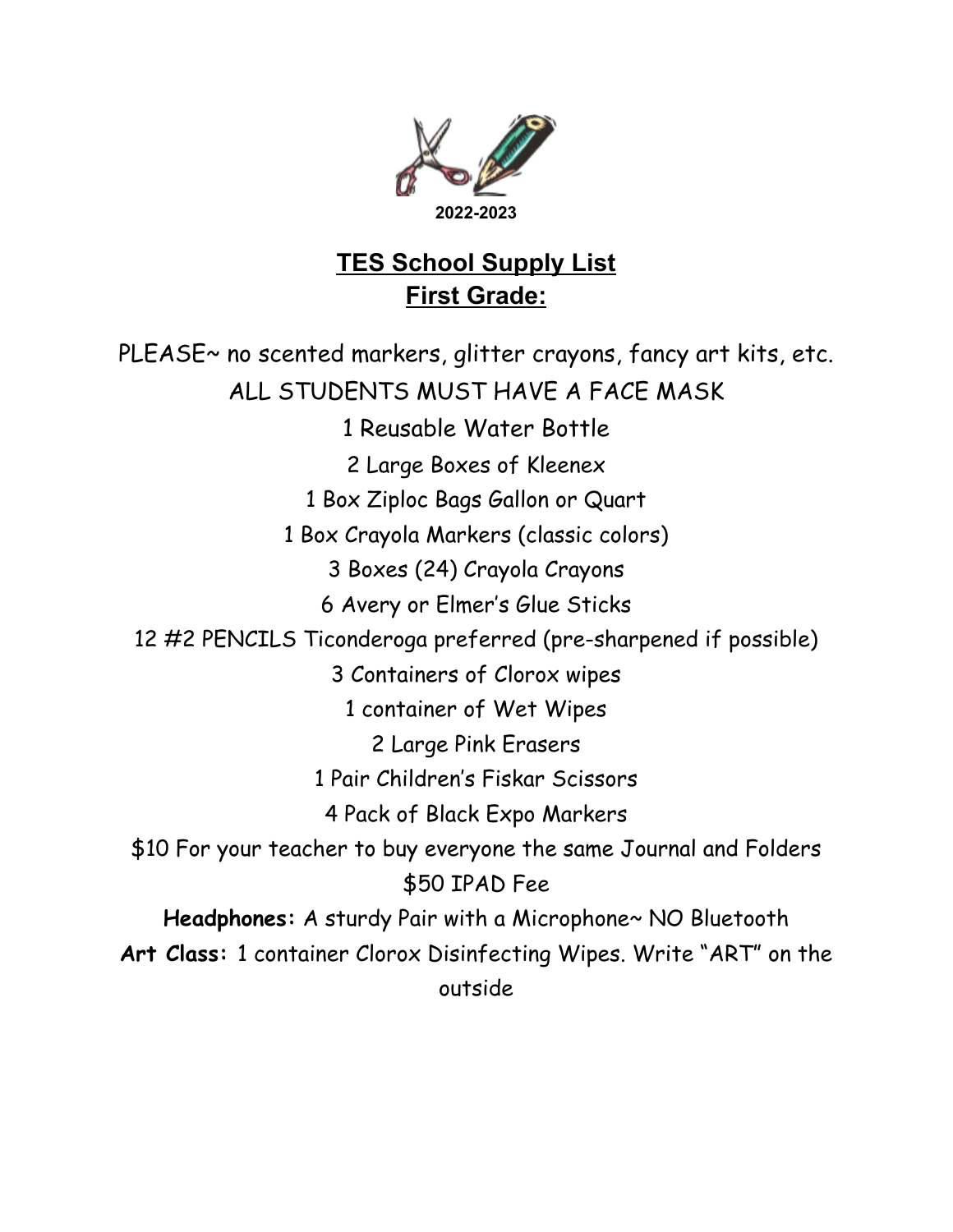

#### **2022-2023**

## **Lista de material escolar de TES Primer Grado:**

POR FAVOR~ no hay marcadores perfumados, crayones con brillo, kits de arte de lujo, etc. TODOS LOS ESTUDIANTES DEBEN TENER UNA MÁSCARA FACIAL 1 botella de agua reutilizable 2 cajas grandes de Kleenex 1 caja de bolsas Ziploc de un galón o un cuarto de galón 1 Caja de Marcadores Crayola (colores clásicos) 3 Cajas (24) de Crayones Crayola 6 barras de pegamento Avery o Elmer's 12 Lápices #2 Ticonderoga preferidos (pre-afilados si es posible) 3 Contenedores de toallitas Clorox 1 contenedor de toallitas húmedas 2 Borradores rosas grandes 1 par de tijeras Fiskar para niños 4 paquetes de marcadores negros Expo \$10 Para que tu maestro compre a todos el mismo Diario y Carpetas Cuota de \$50 para el IPAD Auriculares: Un par resistente con micrófono~ NO Bluetooth Clase de Arte: 1 contenedor de toallitas desinfectantes Clorox. Escriba "ART" en el exterior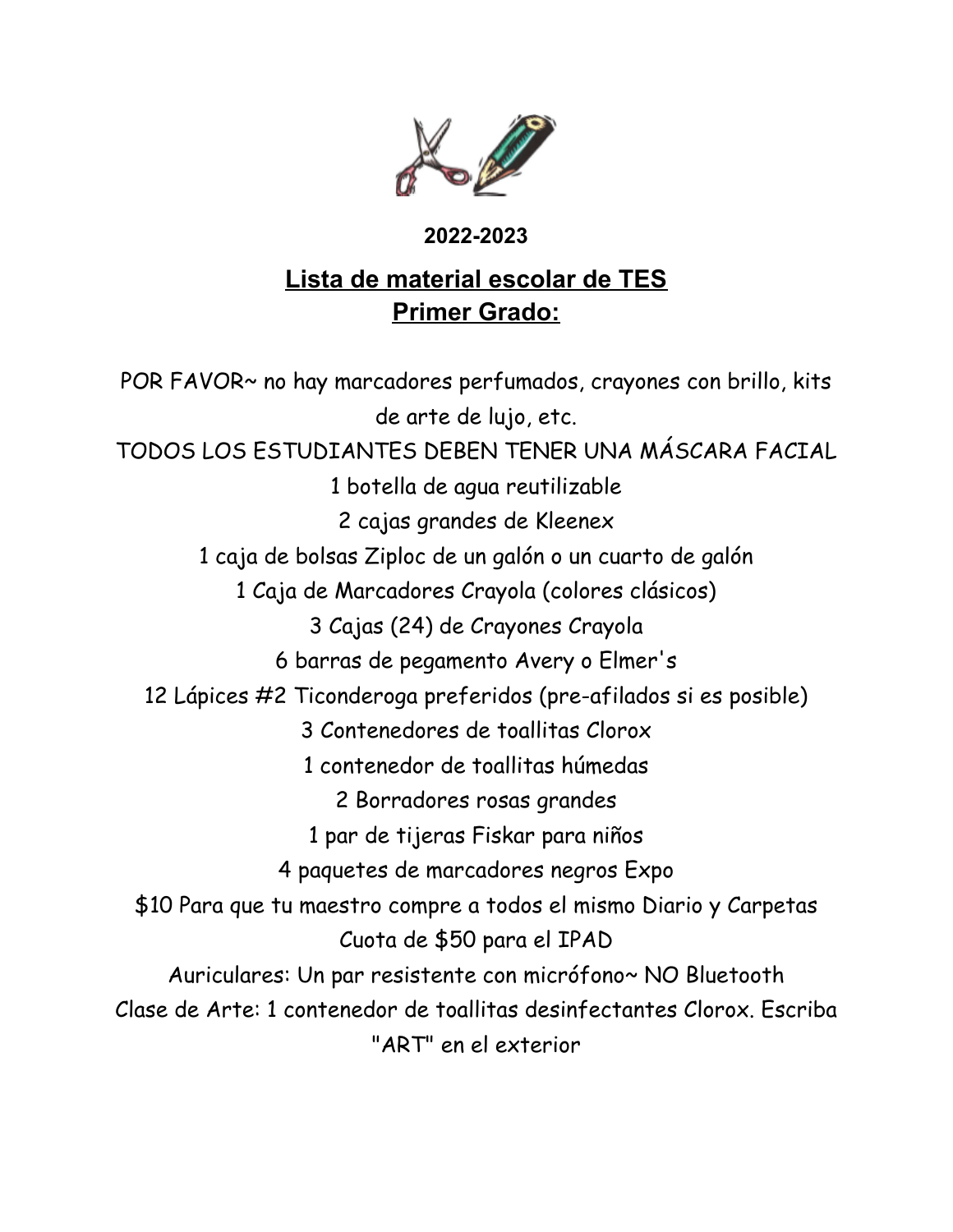

# **TES SUPPLY LIST 2022-2023 SECOND GRADE**

 Box of colored pencils #2 pre-sharpened pencils (Ticonderoga brand preferred) Boxes of Broad Line Markers Large Erasers (white erasers work best) glue sticks pair of blunt scissors Expo markers Containers of Clorox wipes box of Ziplock (girls gallon and boys quart) Set of Headphones (not Bluetooth) \$10 for pre-purchased folders \$50 Ipad Fee

Art Class: 2 Black "fine point" Sharpies for Art class Tech - 1 container of Clorox wipes